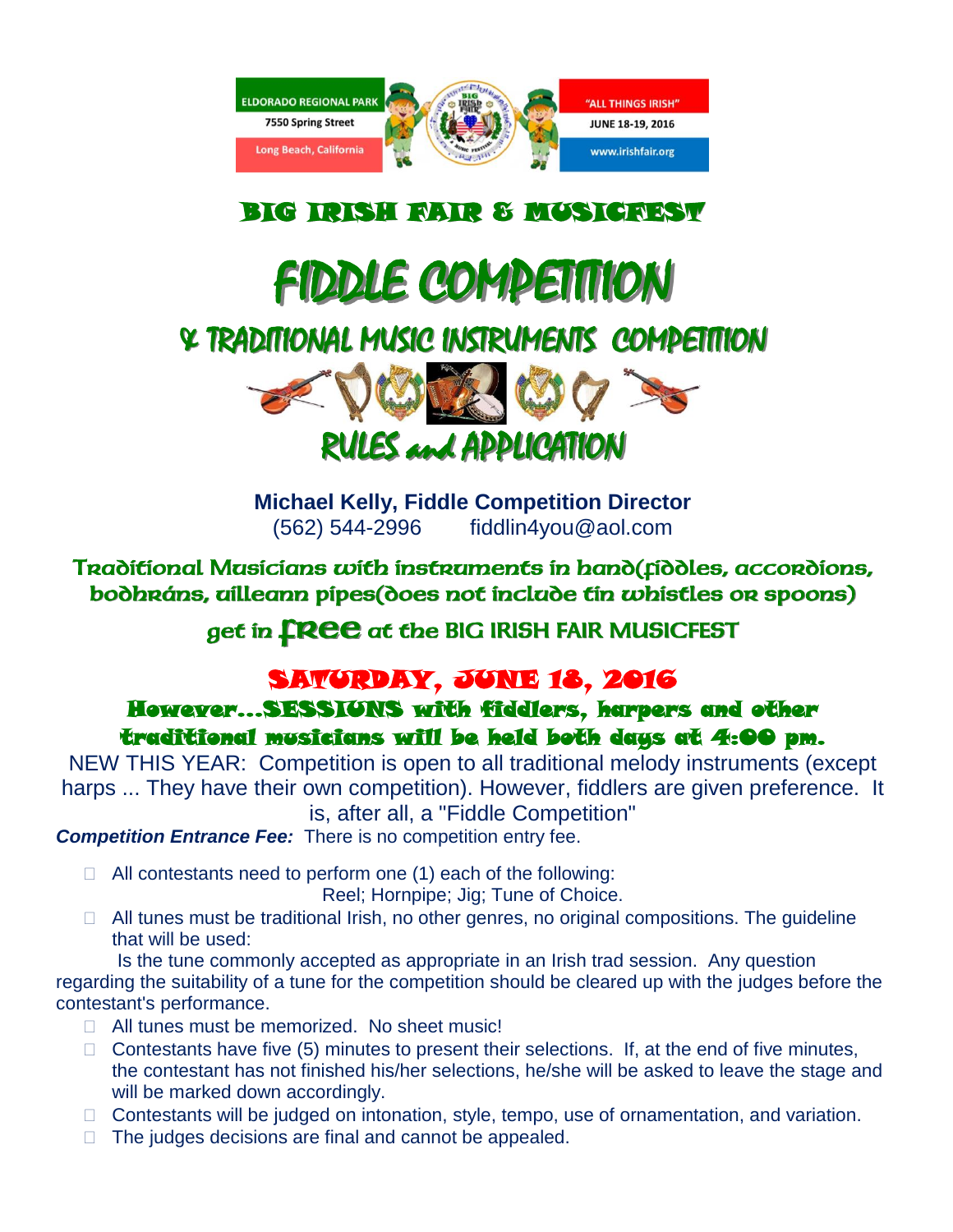#### **STANDARD CATEGORY & PRIZES**

Prizes will be awarded for

1st Place (\$250) 2nd Place (\$100) 3rd Place (\$75) and Audience Favorite (\$50).

#### **UNDER 18 CATEFORY & PRIZES**

If there are enough contestant's under the age of 18 yrs, a separate Under 18 category may be added.

Prizes in this category would be:

1st Place (\$150) 2nd Place (\$75) 3rd Place (\$50) and Audience Favorite (\$25). Should this category be added, a contestant may enter one or the other, not both.

Contestants must fill out the application form below and submit on-line by e-mail orand bring it with them.

\*\*\*Note for online submissions: Once you have applied online, please print a copy of your application and bring it with you the day of the competition.

\*\*\*\*\*\*\*\*\*\*\*\*\*\*\*\*\*\*\*\*\*\*\*\*\*\*\*\*\*\*\*\*\*\*\*\*\*\*\*\*\*\*\*\*\*\*\*\*\*\*\*\*\*\*\*\*\*\*\*\*\*\*\*\*\*\*\*\*\*\*\*\*\*\*\*\*\*\*\*\*\*\*\*\*\*\*\*\*\*\*\*\*\*

*Contestant's Name:* \_\_\_\_\_\_\_\_\_\_\_\_\_\_\_\_\_\_\_\_\_\_\_\_\_\_\_\_\_\_\_\_\_\_\_\_\_\_\_\_\_\_\_\_\_\_\_

| <b>Contestant's Age</b> (check one): Under 18 yrs old ( |  |  |
|---------------------------------------------------------|--|--|
|                                                         |  |  |

18 yrs old or older ( )

*# years* playing the fiddle (optional): \_\_\_\_\_\_\_\_\_\_\_\_

| <b>Address:</b> | <b>Street</b>                                                                                    |                                                                                                                 | <b>Unit Number</b> |  |
|-----------------|--------------------------------------------------------------------------------------------------|-----------------------------------------------------------------------------------------------------------------|--------------------|--|
|                 |                                                                                                  |                                                                                                                 |                    |  |
|                 | City                                                                                             | <b>State</b>                                                                                                    | Zip                |  |
| E-Mail:         |                                                                                                  | $\omega$                                                                                                        |                    |  |
|                 | <b>Name of Tunes to be Performed by Contestant:</b><br>(May be filled in the day of competition) |                                                                                                                 |                    |  |
|                 |                                                                                                  |                                                                                                                 |                    |  |
|                 |                                                                                                  | Jig (Single, Double, Treble or Slip): Manual Assembly Contact the Contract of Slip Superior Contact Times and C |                    |  |
|                 |                                                                                                  |                                                                                                                 |                    |  |
|                 |                                                                                                  |                                                                                                                 |                    |  |

*Please sign signature*

SESSIUNS with fiddlers, harpers and other traditional musicians will be held both days at 4:00 pm.

> **ELDORADO REGIONAL PARK 7550 Spring Street** Long Beach, California

"ALL THINGS IRISH" **JUNE 18-19, 2016** 

www.irishfair.org